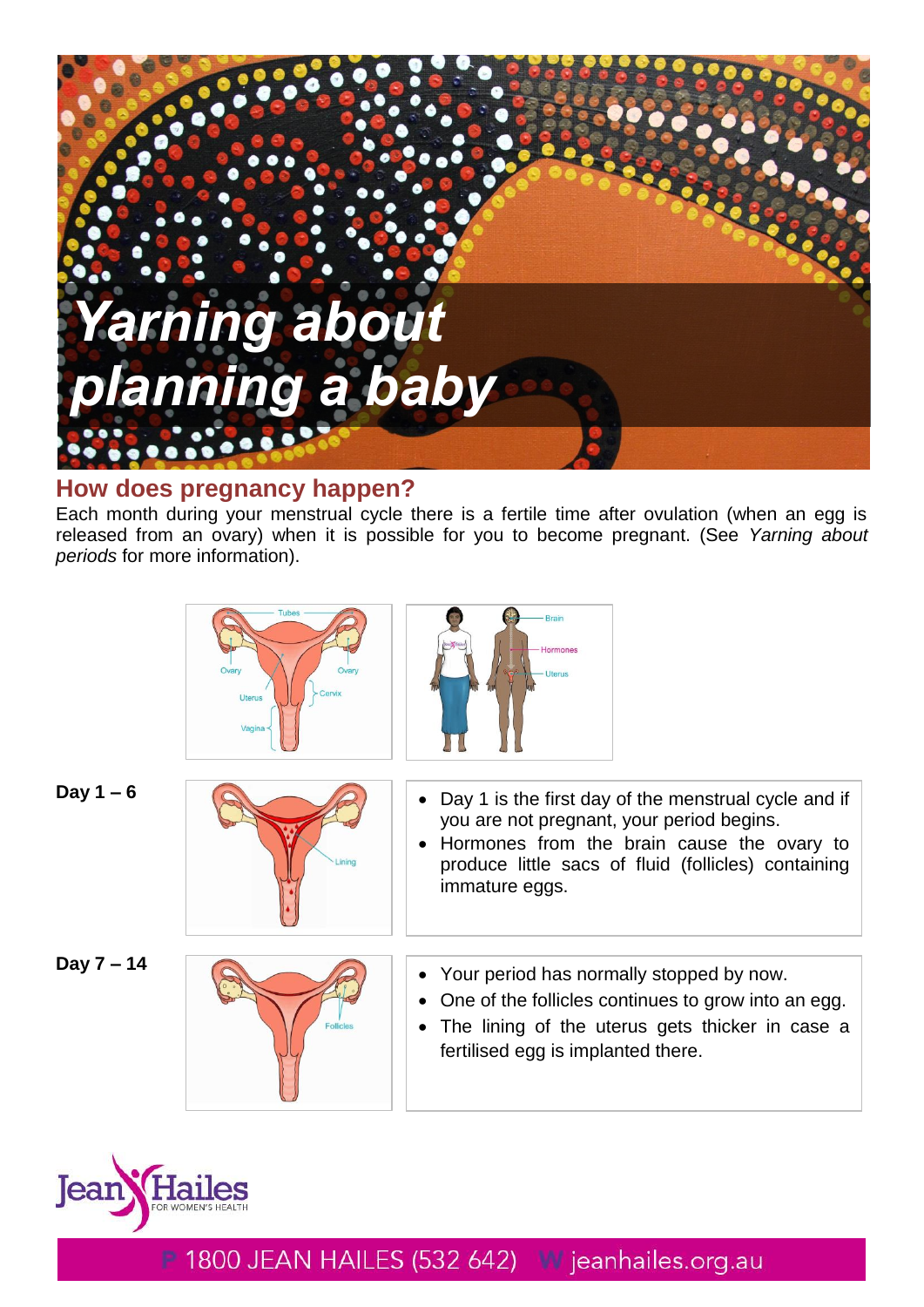

| Day 14        |                     | • Hormones cause the fully grown egg to burst out<br>of the follicle and leave the ovary. This is called<br>ovulation.                                                                                                                            |
|---------------|---------------------|---------------------------------------------------------------------------------------------------------------------------------------------------------------------------------------------------------------------------------------------------|
| Day $14 - 20$ | <b>Sperm</b><br>Egg | The egg travels down the tube towards the<br>uterus.<br>This is the time when pregnancy can occur.<br>If you have had sex recently and the egg meets<br>one of many sperm produced by a man, the egg<br>may be fertilised and you become pregnant |
| Day 21        | Fertiliser<br>egg   | A fertilised egg moves down the tube and<br>attaches to the wall of the uterus.<br>This is where it stays and grows into a baby.                                                                                                                  |

# **What time of the month can I get pregnant?**

- You are only fertile for a few days a month; this is usually around day 14-15 of your cycle (if your cycle is 28 days).
- After an egg is released from the ovary it can live for 24 hours.
- Sperm can live for up to 3 days (72 hours) so you can have sex a few days before you ovulate and still get pregnant.

# **Signs of the fertile and non-fertile times**

- Some women will feel an ache or pain when they ovulate (when the egg is released from the ovary).
- When you are most fertile the mucus in your vagina becomes clear, slippery and stretchy and the entrance to the vagina feels soft and swollen.
- When you are **not** fertile the vulva (this is the whole outside area of the female genitals) and vagina can feel dry and the mucus is more sticky.

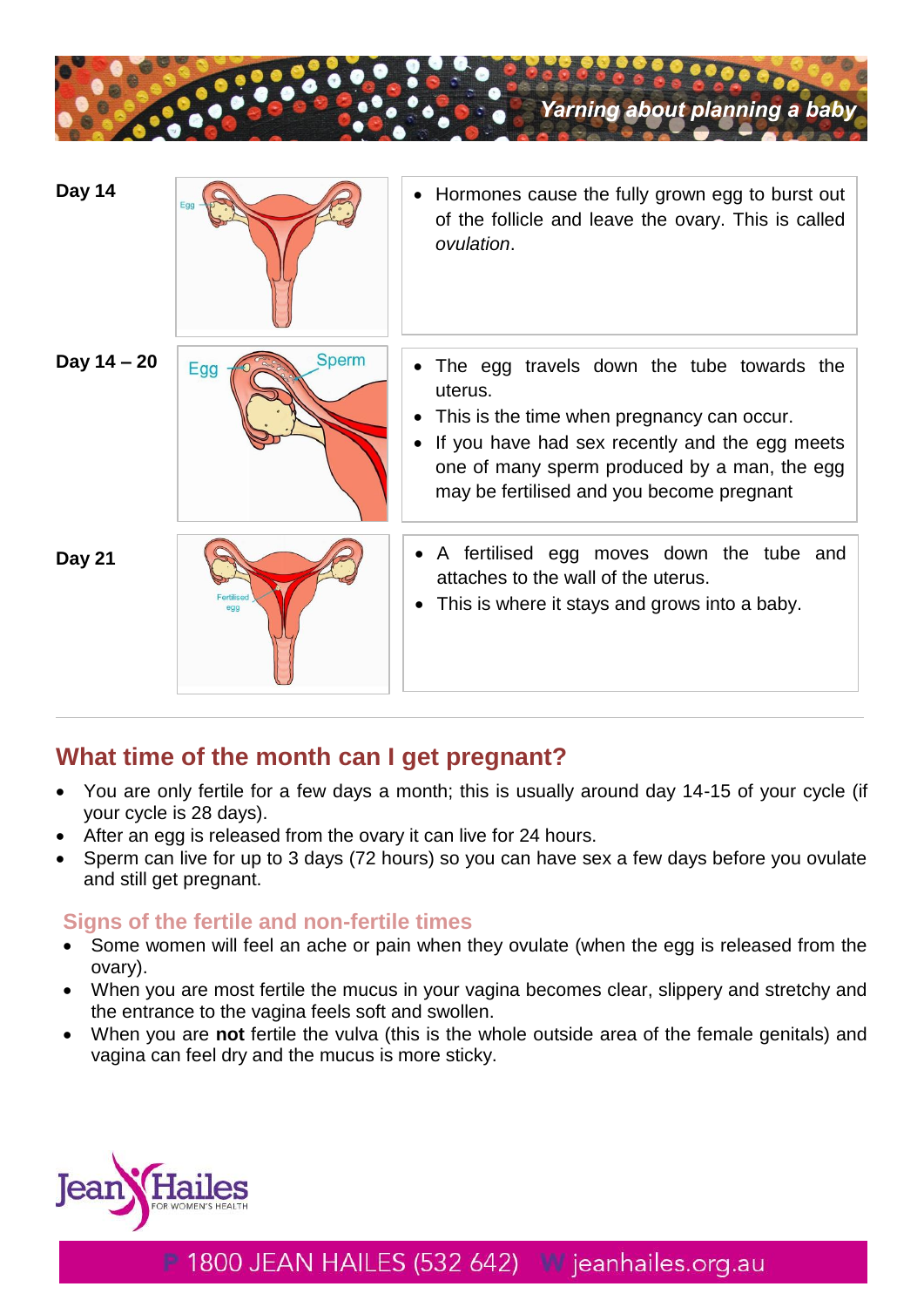

# **How long does it take to get pregnant?**

- Getting pregnant can take longer if you or your partner are over 30, overweight, or you smoke (cigarettes and/or marijuana) or drink alcohol.
- Once you are 32 you start to get less fertile, by the time you are 40 your fertility is reduced by half.
- If you and your partner are both fertile, you are not using contraception and are having sex regularly (around day 14-15 0f the cycle) most women (more than 85 out of 100) will get pregnant in a year. After two years 95 out of 100 women will be pregnant. For some women it will take longer or they might need help to get pregnant.

If you have been trying to get pregnant for more than a year you should see a doctor. If you are over 35, see the doctor after 6 months of trying.

# **What should I do before I get pregnant?**

# **Have a pre-pregnancy health check**

It's a good idea to talk to a doctor or women's health nurse before you get pregnant to make sure you are healthy and know how to prepare to have a healthy pregnancy. This will help to reduce the risk of problems for you and the baby.

Below are some things you can think about or do before you stop using contraception and start trying to get pregnant.

# **Try to make your life as healthy as you can**

Lots of things can be bad for a baby while it's growing and developing inside you. If you can make some changes before you get pregnant it will help you and the baby stay well through the pregnancy.

## **Alcohol**

- It is not safe to drink alcohol during pregnancy. Alcohol that you drink goes through the placenta (this provides the baby with oxygen and nutrients while it's in the uterus) to the baby and can cause serious problems in the baby's development, especially the brain.
- Because you don't know you're pregnant for a month or two, it is best to stop drinking before you start trying to get pregnant so the baby is not exposed to alcohol.
- A man's fertility can be affected by alcohol so it is probably best for men to have no more than two standard drinks a day.

## **Weight**

- It is good if you start your pregnancy with a healthy weight. It will reduce your risk of developing gestational diabetes and improve the chances of a healthy pregnancy.
- If you are underweight or overweight it can also reduce your chance of getting pregnant.